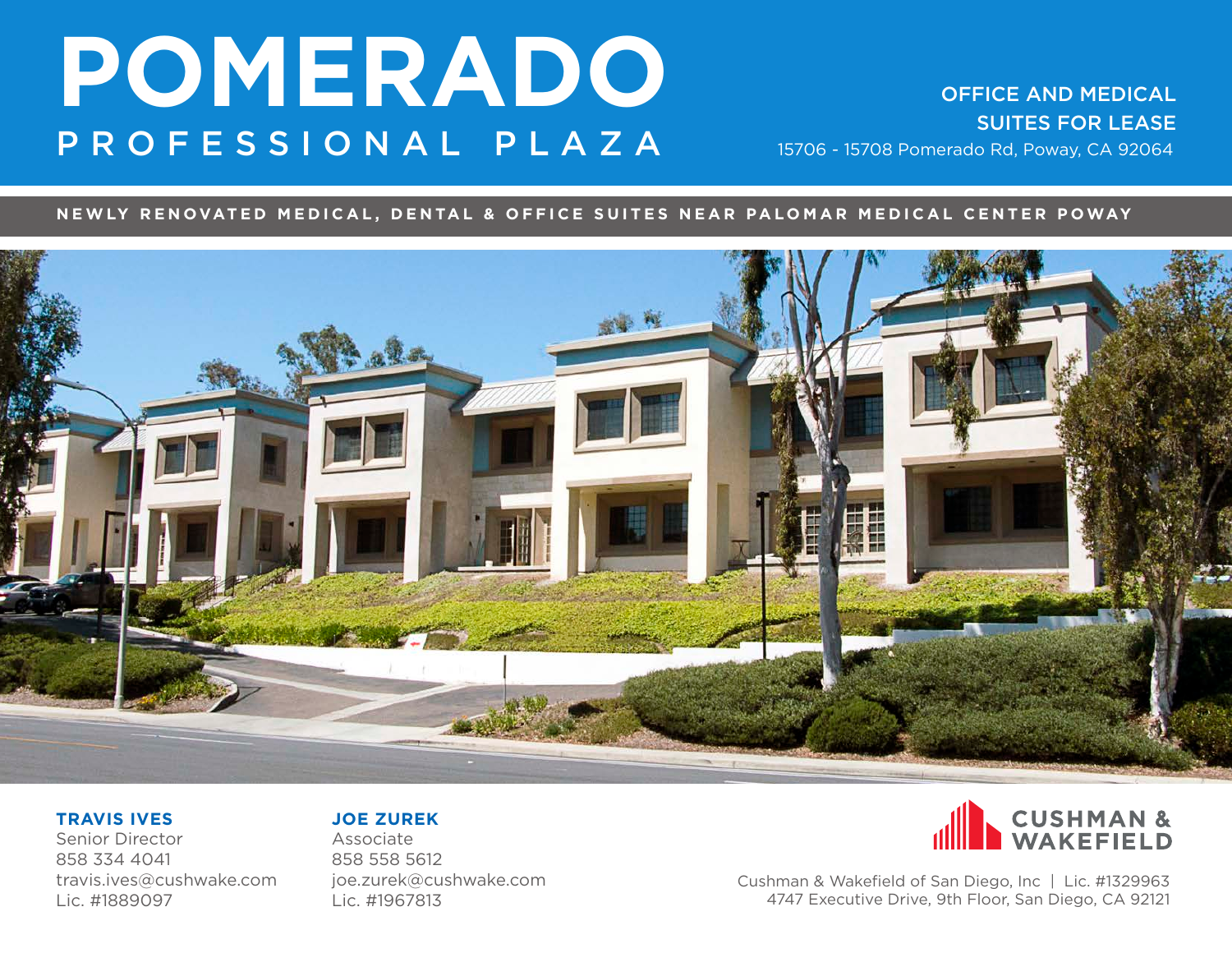# SUITES FOR LEASE

### **INTERIOR & EXTERIOR PHOTOS**







### **BUILDING FEATURES**

- **• Across street from Palomar Medical Center Poway**
- **• Synergistic base of existing medical, dental and office tenants**
- **• Monument signage available on Pomerado Road**
- **• Spec suites available for immediate occupancy**
- **• Completely renovated in 2016**
- **• Lease Rate: \$2.00 \$2.15 NNN (\$0.60 Cam Fee)**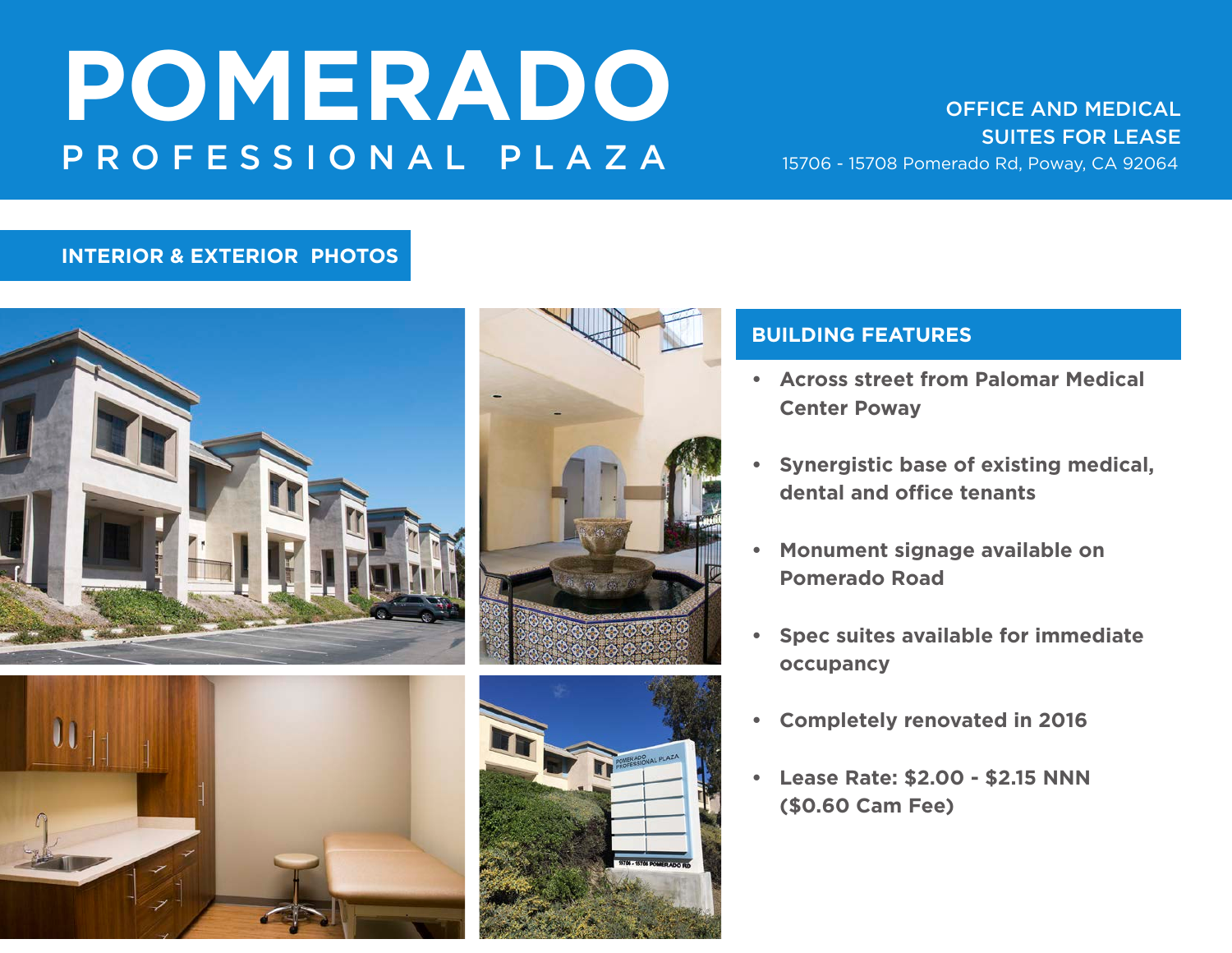SUITES FOR LEASE



SOUTH A RESIDENCE OF A RESIDENCE OF A RESIDENCE OF A RESIDENCE OF A RESIDENCE OF A RESIDENCE OF A RESIDENCE OF

### **TRAVIS IVES**

Senior Director 858 334 4041 travis.ives@cushwake.com Lic. #1889097

#### **JOE ZUREK**

Associate 858 558 5612 joe.zurek@cushwake.com Lic. #1967813

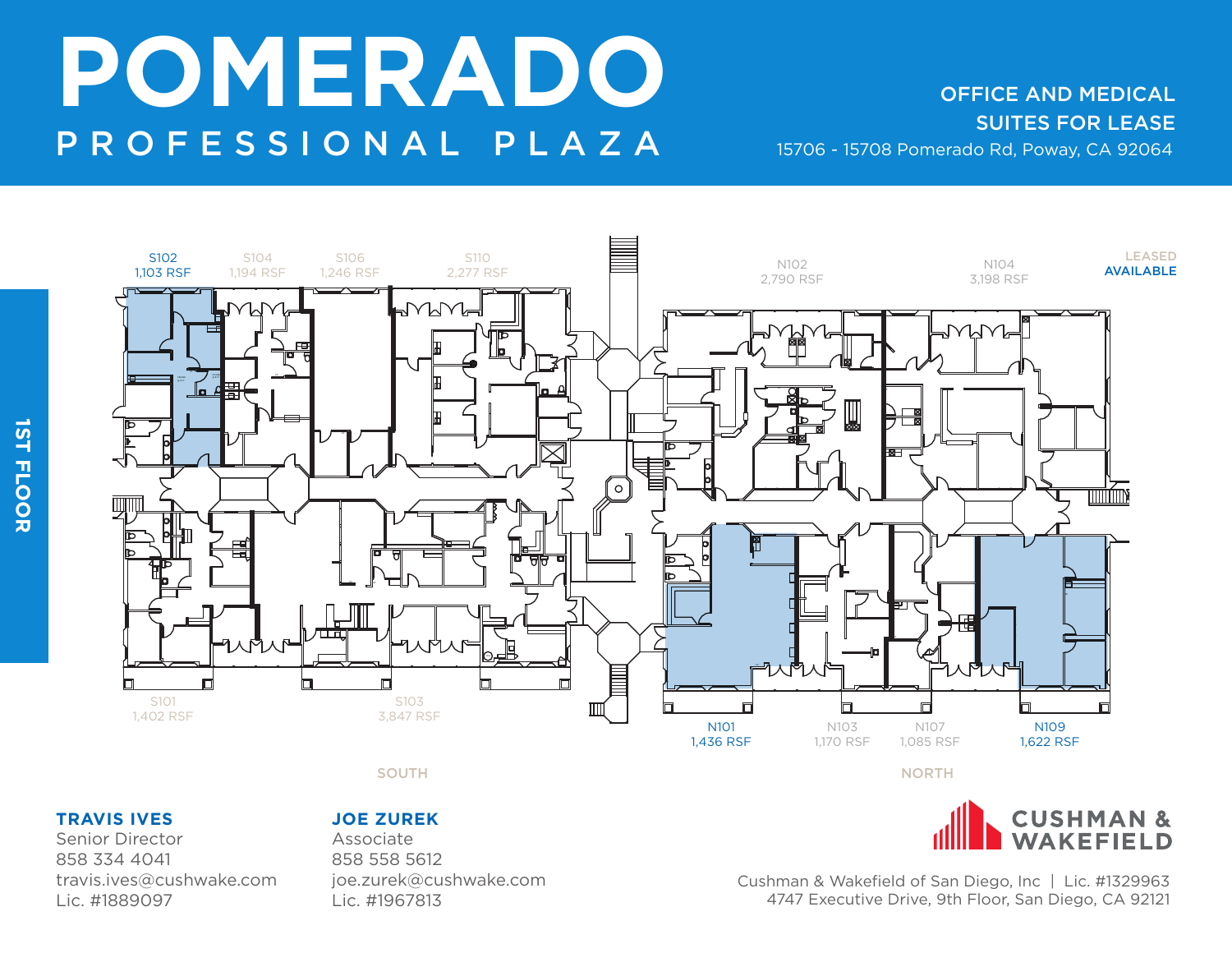#### LEASED AVAILABLE S202 1,090 RSF S206 1,357 RSF S210 Executive Suites S207 1,065 RSF S209 1,185 RSF N202 2,302 RSF N203 1,059 RSF S204 1,196 RSF S201 1,690 RSF S205 1,760 RSF N201 1,072 RSF N207 1,057 RSF N205 1,354 RSF N209 1,255 RSF N206 3,841 RSF SOUTH A RESIDENCE OF A RESIDENCE OF A RESIDENCE OF A RESIDENCE OF A RESIDENCE OF A RESIDENCE OF A RESIDENCE OF **\$1.50 / SF NNN Promo on Traditional Office Space\*** \*Promo valid for Second Floor Only. Excludes Executive Suites & Suite 206.

#### **TRAVIS IVES**

Senior Director 858 334 4041 travis.ives@cushwake.com Lic. #1889097

#### **JOE ZUREK**

Associate 858 558 5612 joe.zurek@cushwake.com Lic. #1967813